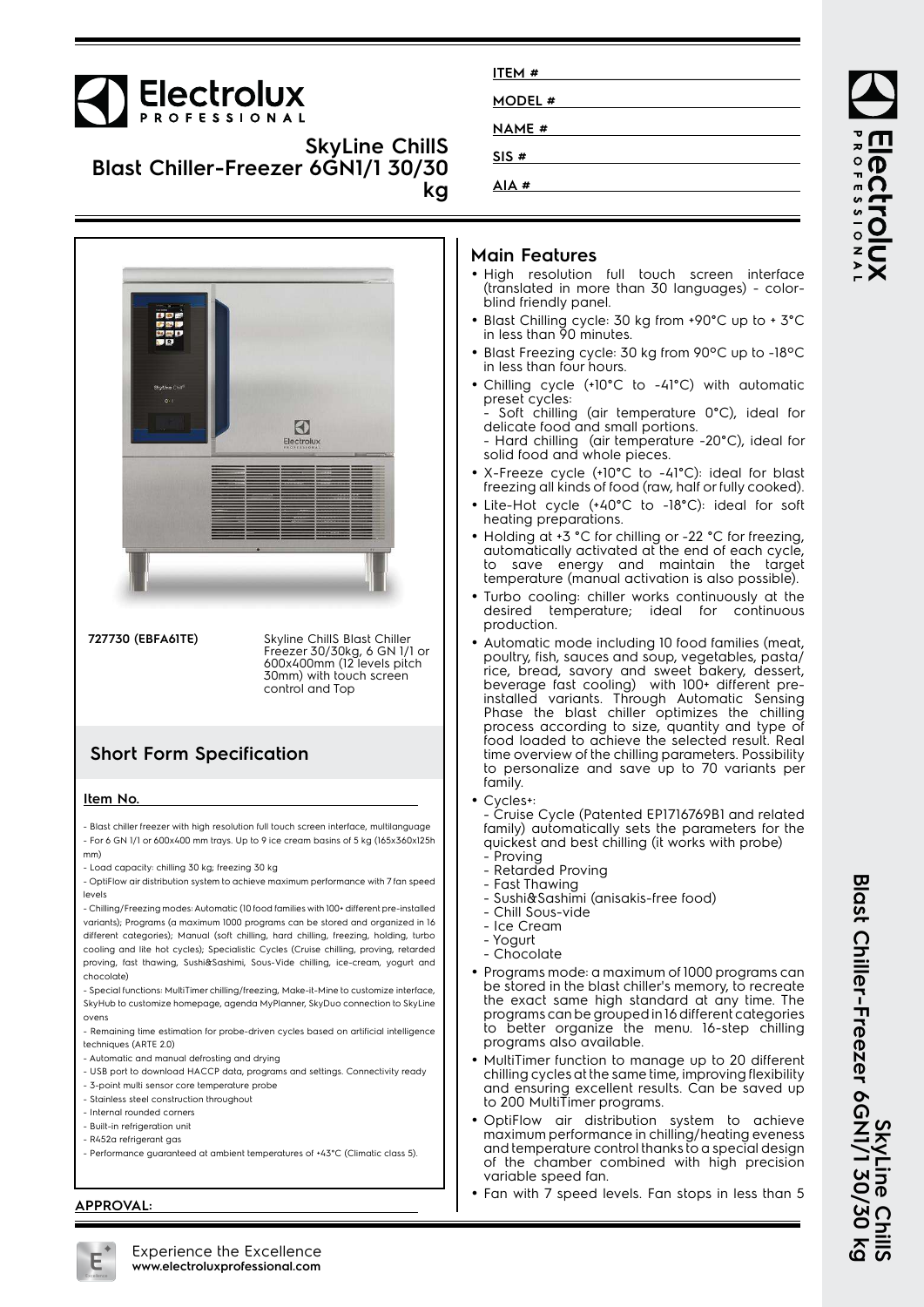

# **SkyLine ChillS Blast Chiller-Freezer 6GN1/1 30/30 kg**

seconds when door is opened.

- 3-point multi sensor core temperature probe for high precision and food safety.
- 6-point multi sensor core temperature probe for maximum precision and food safety (optional accessory).
- Pictures upload for full customization of cycles.
- Remaining time estimation for probe-driven cycles based on artificial intelligence techniques (ARTE 2.0 Patented US7971450B2 and related family) for an easier planning of the activities.
- Customizable pre-cooling and pre-heating functions.
- Automatic and manual defrosting and drying.
- Make-it-mine feature to allow full personalization or locking of the user interface.
- SkyHub lets the user group the favorite functions in the homepage for immediate access.
- MyPlanner works as an agenda where the user can plan the daily work and receive personalized alerts for each task.
- With SkyDuo the Oven and the Blast Chiller are connected to each other and communicate in order to guide the user through the cook&chill process optimizing time and efficiency (SkyDuo Kit available as optional accessory).
- USB port to download HACCP data, share chilling programs and configurations.
- Connectivity ready for real time access to connected appliances from remote and HACCP monitoring (requires optional accessory).
- Trainings and guidances supporting materials easily accessible by scanning QR-Code with any mobile device.
- Automatic consumption visualization at the end of the cycle.
- Multi-purpose internal structure is suitable for 6 grids GN 1/1 (12 positions available with 30 mm pitch) 6 grids or trays 600 x 400 mm (12 positions availabe with 30 mm pitch) or 9 ice-cream basins of 5 kg each (h 125 x 165 x 360 mm).
- Performance guaranteed at ambient temperatures of +43°C (Climatic class 5).
- Connectivity ready for real time access to connected appliances from remote and data monitoring (requires optional accessory – contact the Company for more details).

### **Construction**

- Human centered design with 4-star certification for ergonomics and usability.
- Built-in refrigeration unit.
- Environmentally friendly: R452a as refrigerant gas.
- Solenoid valve to automatically manage the gas pressure in the thermodynamic circuit.
- Main components in 304 AISI stainless steel.
- Evaporator with antirust protection.
- Motors and fan waterproof protected IP54.
- Seamless hygienic internal chamber with all rounded corners for easy cleaning.
- Removable magnetic gasket door with hygienic design.
- Ventilator swinging hinged panel for access to the evaporator for cleaning.
- • Door stopper to keep the door open in order to avoid the formation of bad smells.
- Automatic heated door frame.



**SkyLine ChillS**

**Blast Chiller-Freezer 6GN1/1 30/30 kg**

The company reserves the right to make modifications to the products without prior notice. All information correct at time of printing.

Waste water can be plumbed into drain, but can also be collected in an optional waste container.

• No water connections required.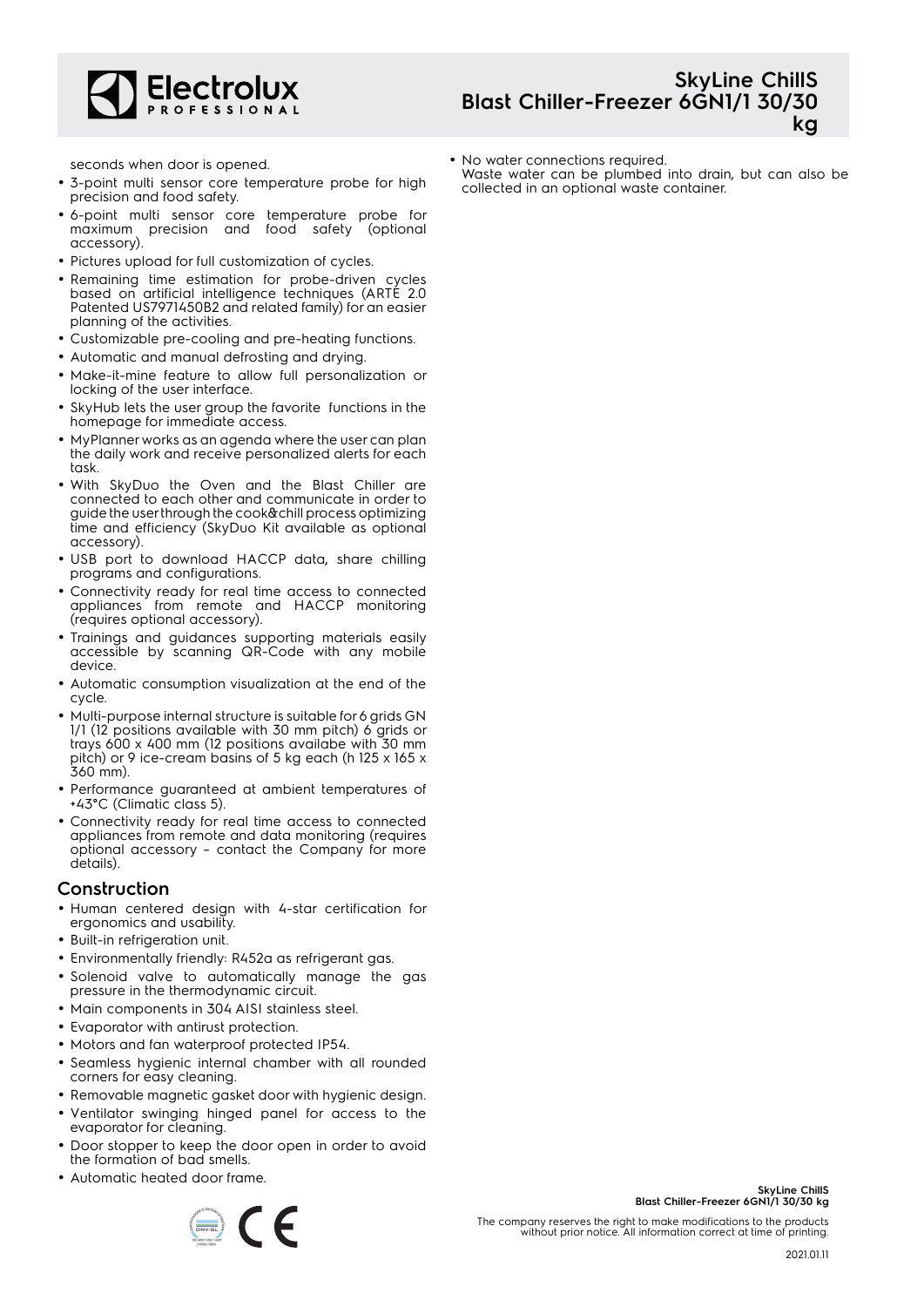

#### **Included Accessories**

#### • 1 of Worktop for 6 GN 1/1 blast chiller freezer PNC 880581

| • 1 of 3-sensor probe for blast chiller | <b>PNC 880582</b> |
|-----------------------------------------|-------------------|
| freezer                                 |                   |

#### **Optional Accessories**

- Bakery/pastry grid for blast chiller, lengthwise (600x400mm) PNC 880294 ❑
- • Stacking kit for 6 GN 1/1 oven on 6 GN 1/1 blast chiller freezer - 100mm height PNC 880565  $\Box$
- 6-sensor probe for blast chiller freezer PNC 880566  $\Box$
- Kit of 3 single sensor probes for blast chiller/freezers PNC 880567 ❑
- 4 wheels for blast chiller freezer PNC 880576 ❑
- Worktop for 6 GN 1/1 blast chiller freezer PNC 880581  $\Box$
- 3-sensor probe for blast chiller freezer PNC 880582  $\Box$
- Stacking kit for 6 GN 1/1 previous oven on 6 GN 1/1 new blast chiller freezer - 100mm height PNC 880586  $\Box$
- 5 stainless steel runners for 6 & 10 GN 1/1 PNC 880587 blast chiller freezer  $\Box$
- Flanged feet for blast chiller freezer PNC 880589  $\Box$
- Pair of AISI 304 stainless steel grids, GN PNC 922017 1/1  $\Box$
- Pair of grids for whole chicken (8 per grid - 1,2kg each), GN 1/1 PNC 922036 ❑
- AISI 304 stainless steel grid, GN 1/1 PNC 922062 ❑
- Grid for whole chicken (4 per grid 1,2kg PNC 922086 each), GN 1/2 ❑
- Baking tray for 5 baguettes in perforated aluminum with silicon coating, 400x600x38mm PNC 922189 ❑
- Baking tray with 4 edges in perforated aluminum, 400x600x20mm PNC 922190 ❑
- Baking tray with 4 edges in aluminum, 400x600x20mm PNC 922191 ❑
- Pair of frying baskets PNC 922239  $\Box$ • AISI 304 stainless steel bakery/pastry PNC 922264
- grid 400x600mm ❑ • Grid for whole chicken (8 per grid - 1,2kg PNC 922266 each), GN 1/1 ❑
- Kit universal skewer rack and 4 long skewers for Lenghtwise ovens PNC 922324  $\Box$ PNC 922325
- Kit universal skewer rack and 6 short skewers for Lengthwise and Crosswise ovens  $\Box$
- Universal skewer rack PNC 922326 ❑ • 4 long skewers PNC 922327  $\Box$ • Multipurpose hook PNC 922348  $\Box$
- Grid for whole duck (8 per grid 1,8kg each), GN 1/1 PNC 922362 ❑
- Tray rack with wheels, 6 GN 1/1, 65mm pitch PNC 922600  $\Box$

### **SkyLine ChillS Blast Chiller-Freezer 6GN1/1 30/30 kg**

- Tray rack with wheels, 5 GN 1/1, 80mm pitch PNC 922606 ❑ • Bakery/pastry tray rack with wheels 400x600mm for 6 GN 1/1 oven and blast chiller freezer, 80mm pitch (5 runners) PNC 922607 ❑ • Trolley for slide-in rack for 6 & 10 GN 1/1 oven and blast chiller freezer PNC 922626 ❑ • Dehydration tray, GN 1/1, H=20mm PNC 922651 ❑ • Flat dehydration tray, GN 1/1 PNC 922652 ❑ • Connectivity services hub (router) PNC 922697 ❑ •● Spit for lamb or suckling pig (up to 12kg) for PNC 922709 □ GN 1/1 ovens • Probe holder for liquids PNC 922714 ❑ • Non-stick universal pan, GN 1/1, H=20mm PNC 925000 ❑ • Non-stick universal pan, GN 1/ 1, H=40mm PNC 925001 ❑ • Non-stick universal pan, GN 1/1, H=60mm PNC 925002 ❑ • Double-face griddle, one side ribbed and one side smooth, GN 1/1 PNC 925003 ❑ • Aluminum grill, GN 1/1 PNC 925004 Q • Frying pan for 8 eggs, pancakes, hamburgers, GN 1/1 PNC 925005 ❑ • Flat baking tray with 2 edges, GN 1/1 PNC 925006 ❑ • Baking tray for 4 baguettes, GN 1/1 PNC 925007 ❑ • Potato baker for 28 potatoes, GN 1/1 PNC 925008 ❑ • Non-stick universal pan, GN 1/2, H=20mm PNC 925009 ❑ • Non-stick universal pan, GN 1/2, H=40mm PNC 925010 ❑ • Non-stick universal pan, GN 1/2, H=60mm PNC 925011 ❑ • Kit of 6 non-stick universal pans, GN 1/1, H=20mm PNC 925012 ❑ • Kit of 6 non-stick universal pans, GN 1/1, H=40mm PNC 925013 ❑ PNC 925014 ❑
- Kit of 6 non-stick universal pan GN 1/1, H=60mm